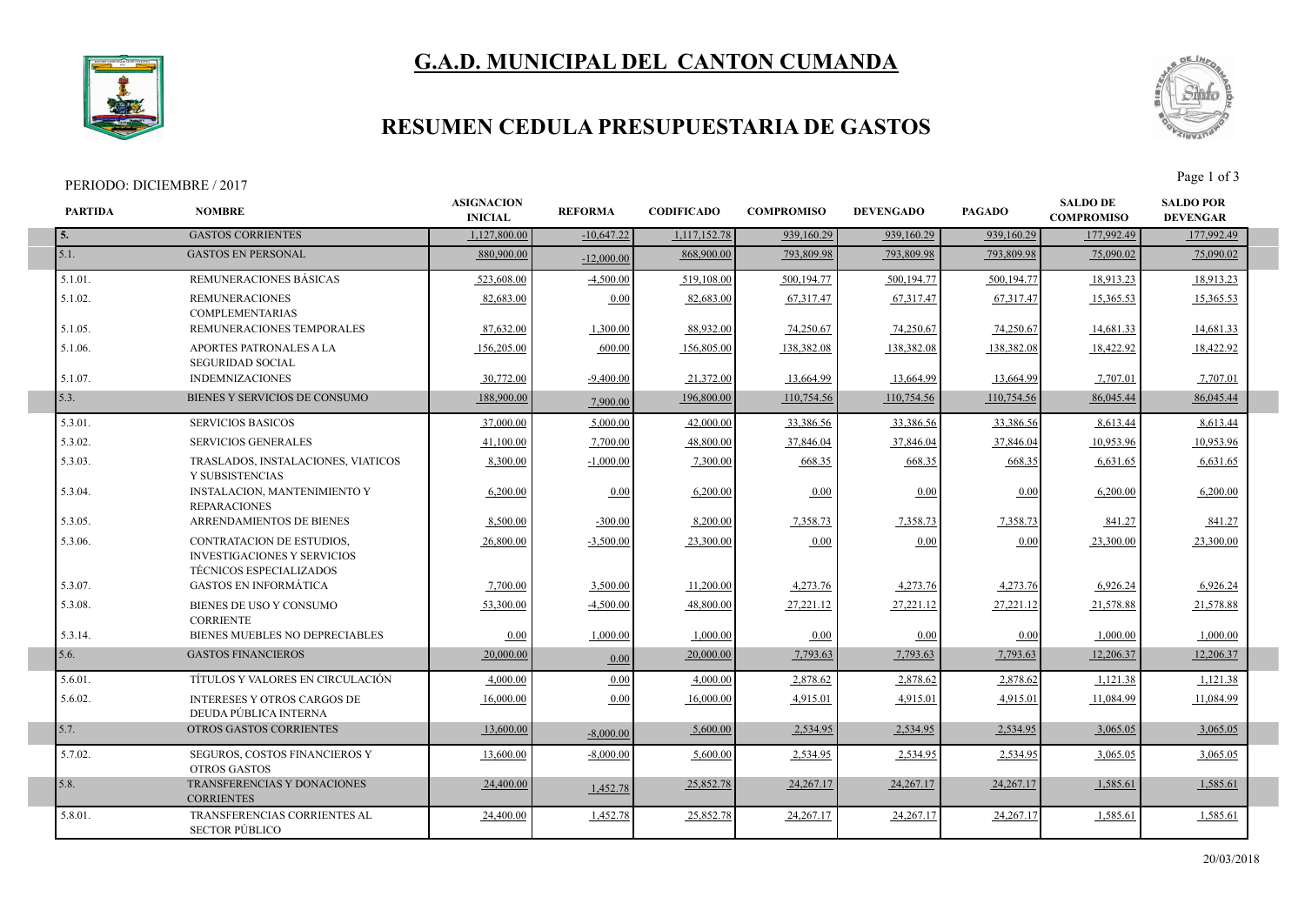# **G.A.D. MUNICIPAL DEL CANTON CUMANDA**



### **RESUMEN CEDULA PRESUPUESTARIA DE GASTOS**

#### PERIODO: DICIEMBRE / 2017



| <b>PARTIDA</b> | <b>NOMBRE</b>                                                 | <b>ASIGNACION</b><br><b>INICIAL</b> | <b>REFORMA</b> | <b>CODIFICADO</b> | <b>COMPROMISO</b> | <b>DEVENGADO</b> | <b>PAGADO</b> | <b>SALDO DE</b><br><b>COMPROMISO</b> | <b>SALDO POR</b><br><b>DEVENGAR</b> |  |
|----------------|---------------------------------------------------------------|-------------------------------------|----------------|-------------------|-------------------|------------------|---------------|--------------------------------------|-------------------------------------|--|
| 7.             | <b>GASTOS DE INVERSIÓN</b>                                    | 3,398,099.93                        | 64,523.71      | 3,462,623.64      | 2,093,906.50      | 2,093,906.50     | 2,093,147.69  | 1,368,717.14                         | 1,368,717.14                        |  |
| 7.1.           | <b>GASTOS EN PERSONAL PARA INVERSIÓN</b>                      | 619,219.00                          | $-23,400,00$   | 595,819.00        | 537,142.77        | 537,142.77       | 537,142.77    | 58,676.23                            | 58,676.23                           |  |
| 7.1.01.        | REMUNERACIONES BÁSICAS                                        | 311.055.00                          | 24,600.00      | 335,655.00        | 321,866.18        | 321,866.18       | 321,866.18    | 13,788.82                            | 13,788.82                           |  |
| 7.1.02.        | <b>REMUNERACIONES</b><br><b>COMPLEMENTARIAS</b>               | 63,516.00                           | 0.00           | 63,516.00         | 53,696.76         | 53,696.76        | 53,696.76     | 9,819.24                             | 9,819.24                            |  |
| 7.1.05.        | REMUNERACIONES TEMPORALES                                     | 96,504.00                           | 0.00           | 96,504.00         | 83,543.45         | 83,543.45        | 83,543.45     | 12,960.55                            | 12,960.55                           |  |
| 7.1.06.        | APORTES PATRONALES A LA<br><b>SEGURIDAD SOCIAL</b>            | 116,507.00                          | $-24,000.00$   | 92,507.00         | 77,456.38         | 77,456.38        | 77,456.38     | 15,050.62                            | 15,050.62                           |  |
| 7.1.07.        | <b>INDEMNIZACIONES</b>                                        | 31,637.00                           | $-24,000.00$   | 7,637.00          | 580.00            | 580.00           | 580.00        | 7,057.00                             | 7,057.00                            |  |
| 7.3.           | BIENES Y SERVICIOS PARA INVERSIÓN                             | 848,018.04                          | 48.323.71      | 896, 341. 75      | 601,579.74        | 601,579.74       | 601,579.73    | 294,762.01                           | 294,762.01                          |  |
| 7.3.02.        | <b>SERVICIOS GENERALES</b>                                    | 58,000.00                           | 5,700.00       | 63,700.00         | 30,368.28         | 30,368.28        | 30,368.28     | 33.331.72                            | 33, 331. 72                         |  |
| 7.3.03.        | TRASLADOS, INSTALACIONES<br>, VIÁTICOS Y SUBSISTENCIAS        | 4,600.00                            | $-900.00$      | 3,700.00          | 770.23            | 770.23           | 770.23        | 2,929.77                             | 2,929.77                            |  |
| 7.3.04.        | <b>INSTALACIONES, MANTENIMIENTOS Y</b><br><b>REPARACIONES</b> | 96,644.00                           | 15,300.00      | 111,944.00        | 49,529.11         | 49,529.11        | 49,529.11     | 62,414.89                            | 62,414.89                           |  |
| 7.3.05.        | ARRENDAMIENTO DE BIENES                                       | 27,000.00                           | 7,000.00       | 34,000.00         | 28,826.72         | 28,826.72        | 28,826.72     | 5,173.28                             | 5,173.28                            |  |
| 7.3.06.        | CONTRATACIONES DE ESTUDIOS E<br><b>INVESTIGACIONES</b>        | 47,000.00                           | $-31,750.00$   | 15,250.00         | 4,139.19          | 4,139.19         | 4,139.19      | 11,110.81                            | 11,110.81                           |  |
| 7.3.07.        | <b>GASTOS EN INFORMÁTICA</b>                                  | 2.500.00                            | 0.00           | 2.500.00          | 504.00            | 504.00           | 504.00        | 1,996.00                             | 1,996.00                            |  |
| 7.3.08.        | BIENES DE USO Y CONSUMO DE<br><b>INVERSIÓN</b>                | 603,274.04                          | 49,973.71      | 653,247.75        | 479,212.08        | 479,212.08       | 479,212.07    | 174,035.67                           | 174,035.67                          |  |
| 7.3.14.        | BIENES MUEBLES NO DEPRECIABLES                                | 9,000.00                            | 3,000.00       | 12,000.00         | 8,230.13          | 8,230.13         | 8,230.13      | 3,769.87                             | 3,769.87                            |  |
| 7.5.           | <b>OBRAS PÚBLICAS</b>                                         | 1,619,901.89                        | 9,000.00       | 1,628,901.89      | 744,807.41        | 744,807.41       | 744,807.39    | 884,094.48                           | 884,094.48                          |  |
| 7.5.01.        | OBRAS DE INFRAESTRUCTURA                                      | 1.599.509.89                        | 5.000.00       | 1.604.509.89      | 729,228.13        | 729.228.13       | 729,228.11    | 875.281.76                           | 875,281.76                          |  |
| 7.5.04.        | OBRAS EN LÍNEAS, REDES E<br><b>INSTALACIONES ELÉCTRICAS</b>   | 10,392.00                           | 12,000.00      | 22,392.00         | 15,579.28         | 15,579.28        | 15,579.28     | 6,812.72                             | 6,812.72                            |  |
| 7.5.99.        | <b>ASIGNACIONES A DISTRIBUIR</b>                              | 10.000.00                           | $-8,000,00$    | 2,000.00          | 0.00              | 0.00             | 0.00          | 2.000.00                             | 2.000.00                            |  |
| 7.7.           | OTROS GASTOS DE INVERSIÓN                                     | 13,000.00                           | 30,600,00      | 43,600.00         | 23,183.06         | 23,183.06        | 22,424.28     | 20,416.94                            | 20,416.94                           |  |
| 7.7.01.        | IMPUESTOS TASAS Y CONTRIBUCIONES                              | 0.00                                | 900.00         | 900.00            | 540.00            | 540.00           | 540.00        | 360.00                               | 360.00                              |  |
| 7.7.02.        | <b>SEGUROS, COSTOS FINANCIEROS Y</b><br><b>OTROS GASTOS</b>   | 13,000.00                           | 29,700.00      | 42,700.00         | 22,643.06         | 22,643.06        | 21,884.28     | 20,056.94                            | 20,056.94                           |  |
| 7.8.           | TRANSFERENCIAS Y DONACIONES PARA<br><b>INVERSIÓN</b>          | 297,961.00                          | 0.00           | 297,961.00        | 187, 193.52       | 187, 193.52      | 187, 193.52   | 110,767.48                           | 110,767.48                          |  |
|                |                                                               |                                     |                |                   |                   |                  |               |                                      |                                     |  |